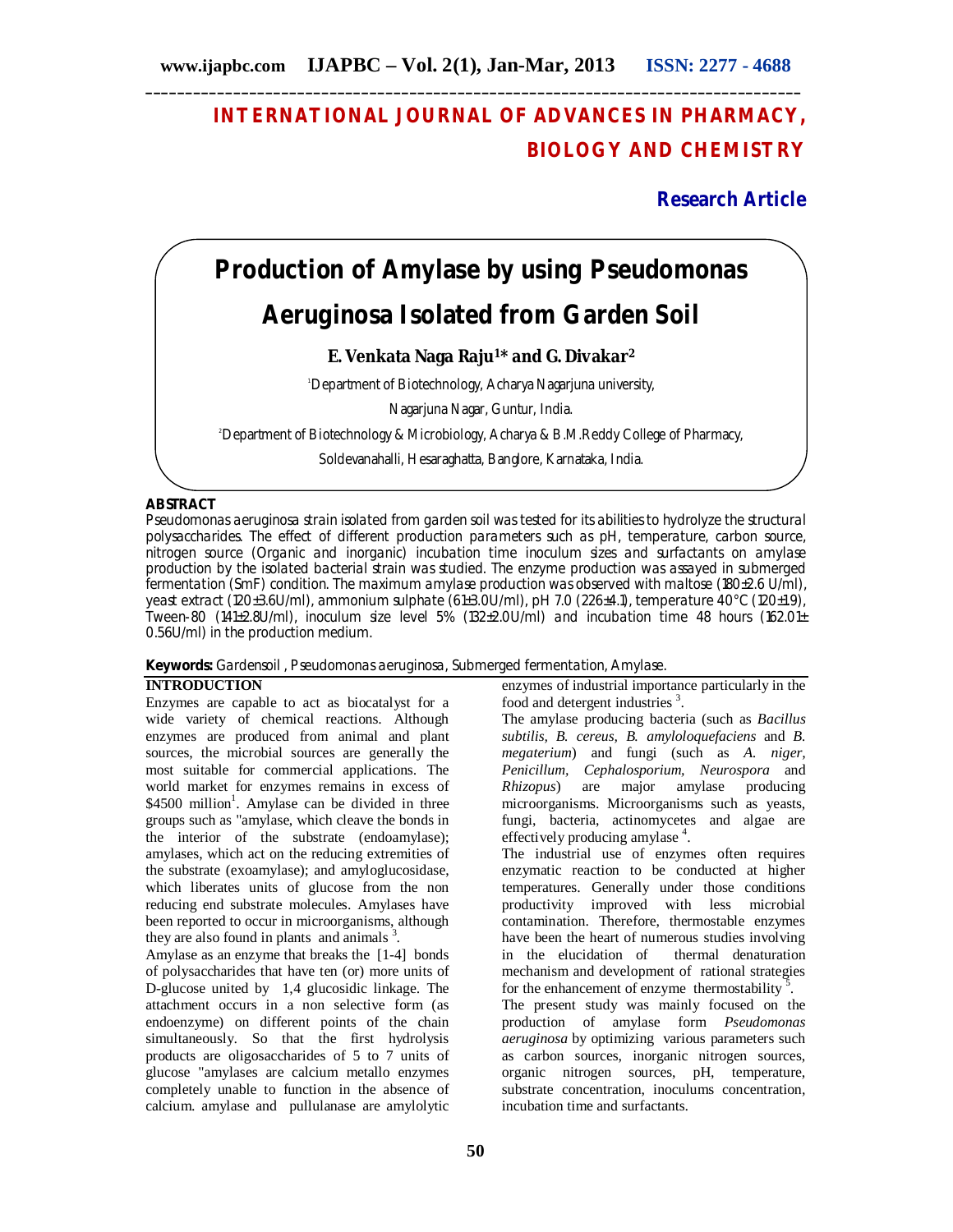#### **MATERIALS AND METHODS Collection of Sample**

In the present study, soil samples were collected from garden, Acharya & B.M.Reddy College of Pharmacy , Hessaraghatta, Bangalore India.

**Isolation of Amylase Producing Microorganisms** Serial dilution was made from  $10^{-1}$  to  $10^{-9}$  and was plated on nutrient agar by spreading 0.1ml of the diluted sample. Then the plates were kept for incubation at 37°C for overnight.

#### **Amylase Activity**

The isolated bacterial strains were streaked on starch agar plates and the plates were incubated at 37°C for 48 hours. After incubation the plates were flooded with iodine solution, the amylolytic activity was confirmed by clear zone around the bacterial growth.

#### **Morphological and Biochemical Characteristics**

Gram staining, motility, indole production, methyl red, Voges Proskauer's, citrate utilization, triple sugar iron, nitrate reduction, catalase, oxidase, gelatin liquefaction, urease, hydrolysis of casein, hydrolysis of starch were carried out<sup>9</sup>.

#### **Amylase Enzyme Assay Cell Separation**

The cells from the culture were separated by centrifugation. Around 2ml of culture was taken in a sterile eppendorf tubes and were centrifuged at 6,600 rpm for 2 min in a cold room. The supernatant was transferred carefully into another test tube.

#### **Amylase Assay**

The assay mixture consisted of 0.5 mL of diluted enzyme solution and 0.5 mL of 20g/L starch in 0.01M phosphate buffer (pH 7.0), incubated at  $37^{\circ}$ C for 5 min and the increase in the reducing sugar was determined by dinitrosalicylic acid method (Miller, 1959). One unit of α-amylase activity was defined as the amount of enzyme that releases one μmol reducing sugar equivalent to glucose per min. at  $37^{\circ}$ C and at pH 7.0 with 20 g/L  $\arch^2$ .

#### **Protein Estimation of Crude Enzyme**

The protein content of the crude enzyme was measured according to Lowry's  $(1951)$  method  $^{11}$ .

## **MEDIUM OPTIMIZATION FOR AMYLASE PRODUCTION**

## **Carbon Source**

To identify the suitable carbon sources for amylase production by the *Pseudomonas aeruginosa*. The following different carbon sources were tested such as glucose, sucrose, maltose, lactose, galactose,

fructose and dextrose with sample concentration of 0.5% in the optimized carbon sources in production medium at  $37^{\circ}$ C  $^{10}$ .

#### **Organic and Inorganic Nitrogen Sources**

The amylase production by the selected bacterium was also optimized by supplementing different organic and inorganic nitrogen sources individually at the concentration of 0.5% such as potassium nitrate, ammonium sulphate, sodium nitrate, ammonium nitrate, ammonium chloride, casein, malt extract, peptone, urea, gelatin and yeast  $extract$ <sup>11</sup>.

#### **Effect of pH**

The effect of pH for amylase production was determined by culturing the bacterium in the production media with different pH. The experiment was carried out individually at various pH 5, 6, 7, 8,9 and 10. The enzyme assay was carried out after 72 hours of incubation at 37°C .

#### **Effect of Temperature**

Temperature is an important role for the production of amylase. The effect of temperature on amylase production was studied by the incubating the culture media at various temperatures 10, 20, 30, 40, 50, 60,70 and 80°C along with arbitrary control at 37°C <sup>12</sup> .

#### **Effect of Surfactants**

To identify the surfactants facilitating amylase production, four different surfactants were used for experimentation. They were Tween-20, Tween-80, SDS (Sodium dodecyl sulphate) and PEG (Poly Ethylene Glycol). The surfactants were tested individually at the concentration of 0.2% in the optimized production medium<sup>13</sup>.

#### **Effect of Various Incubation Times on Amylase Production**

The amylase production by the selected experimental microorganisms was determined by optimizing the media by adding different bacteria in the production media. The experiment was carried out individually at various incubation times such as 24, 48, 72, 96 and 120 hours. The enzyme assay was carried out individually after 72 hours of incubation <sup>14</sup>.

#### **Effect of Various Inoculum Concentrations on Amylase Production**

The amylase production by the selected experimental microorganisms was determined by adding bacterium at different inoculum's concentrations such as 0.5, 1, 1.5, 2, 2.5, 3, 3.5, 4, 4.5 and 5.0 % to test its ability to induce amylase production in the production medium<sup>15</sup>.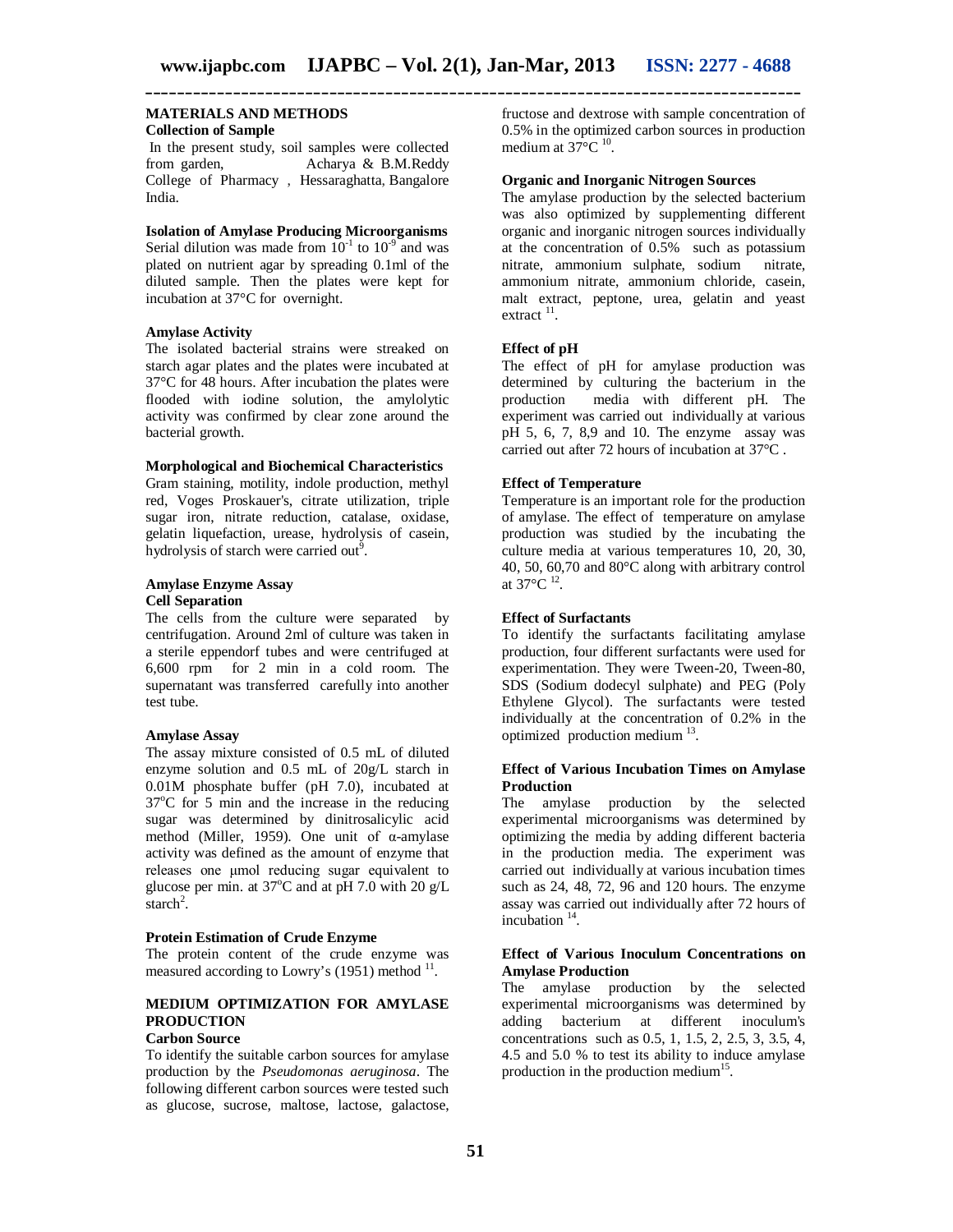#### **RESULTS**

#### **Screening of Amylase Producing Bacteria from Garden Soil**

The bacteria isolated from Garden soil were screened for amylase production on starch agar medium. From the soil samples 9 bacterial strains were isolated. But later during screening it was found that only 3 strains showed amylase activity. Later only one potential isolate was identified by standard morphological and biochemical morphological characterization. After careful biochemical tests, it was confirmed that the isolate was *Pseudomonas aeruginosa.*

#### **Effect of Carbon Sources on Amylase Production**

Table 1 shows the effect of carbon sources on amylase production after 48 hours of incubation period at 37°C. The maximum amylase production was recorded in maltose(180±2.6 U/ml) supplemented medium and minimum amylase production was recorded in glucose (40±1.0U/ml).

#### **Effect of Inorganic Nitrogen Sources on Amylase Production**

Table 2 shows the effect of different kinds of inorganic nitrogen sources on amylase production after 48 hours of incubation period at 37°C. The maximum amount of enzyme production was observed in ammonium sulphate  $(61\pm3.0$ U/ml) supplemented medium and minimum amount of amylase production was observed in sodium nitrate (46±1.2 U/ml) supplemented medium.

#### **Effect of Organic Nitrogen Sources on Amylase Production**

Table 3 shows the effect of different kinds of organic nitrogen sources on amylase production after 48 hours of incubation period at 37°C. The maximum amount of amylase production was observed in yeast extract  $(120\pm3.6$ U/ml) with supplemented medium and minimum enzyme activity was observed in gelatin  $(61\pm1.7 \text{ U/ml})$ .

#### **Effect of pH on Amylases Production**

Table 4 shows the effect of various pH on amylase production after 48 hours of incubation period at 37°C. The maximum amylase production was observed at pH 7.0  $(226 \pm 4.1$  U/ml) and minimum amount of amylase production was recorded at pH  $10$  (72 $\pm$ 2.5 U/ml).

#### **Effect of Temperature on Amylase Production**

Table 5 shows the effect of various temperatures on amylase production. The maximum amylase production was obtained at 40°C (120±1.9U/ml). Followed by this,  $50^{\circ}$ C temperature  $(107\pm1.2)$ U/ml) was the second best temperature on amylase production. On the other hand, the minimum amount of amylase production was observed at temperature  $80^{\circ}$ C (27 $\pm$ 0.7 U/ml).

#### **Effect of Surfactants on Amylase Production**

Table 6 shows the effect of various surfactants on amylase production after 48 hours of incubation at 50°C. The maximum amount of enzyme was recorded in Tween-80 (141±2.8U/ml) and minimum amount of amylase was observed in PEG (90±1.0 U/ml).

#### **Effect of Incubation Time on Amylase Production**

Table 7 illustrates the effect of different incubation times on amylase production. The maximum amount of amylase production was observed with 48 hours incubation time  $(162.01 \pm 0.56 \text{ U/ml})$ . The minimum amount of amylase production was obtained with 120 hours incubation  $(98.15 \pm 1.24$ U/ml).

#### **Effect of Various Inoculum Sizes on Amylase Production**

In the present study, the initial inoculum level has played an important role in amylase production by *Pseudomonas aeruginosa*. The maximum amylase specific activity was registered at the 5%  $(132 \pm 2.00)$ U/ml) of inoculum level. On the other hand, the minimum amount of amylase production was observed at 2% of  $(51\pm2.80 \text{ U/ml})$  inoculums level (Table 8).

#### **DISCUSSION**

The addition of carbon source in the form of either monosaccharide or polysaccharides may influence the production of amylase enzyme. In our present study, the influence of maltose was more (180±2.6 U/ml) than the other carbon sources tested. Galactose was the second best supplementary carbon source  $(156 \pm 1.5 \text{ U/ml})$ . Glucose gave the lowest amylase enzyme activity (40±1.0U/ml). Sivakumar<sup>16</sup> reported that the different carbon sources have varied influence on the production of extracellular enzymes especially amylase strains. These results are similar to the findings of Heseltine *et al.* <sup>26</sup> who observed that glucose represses the production of amylase in the hyper thermophilicarchaeon *Sulfolobus solfataricus.*  According to them glucose prevented amylase gene expression and not merely secretion of performed enzyme.

In the present study, ammonium sulphate was found to be the most suitable inorganic nitrogen source for *Pseudomonas aeruginosa* and the enzyme activity observed was  $61\pm3.0$ U/ml. The lowest amylase production was observed in sodium nitrate  $(46\pm1.2 \text{ U/ml})$  supplied medium. Ramachandran *et al.* <sup>19</sup> reported that ammonium salts enhanced the enzyme activity. Sodium nitrate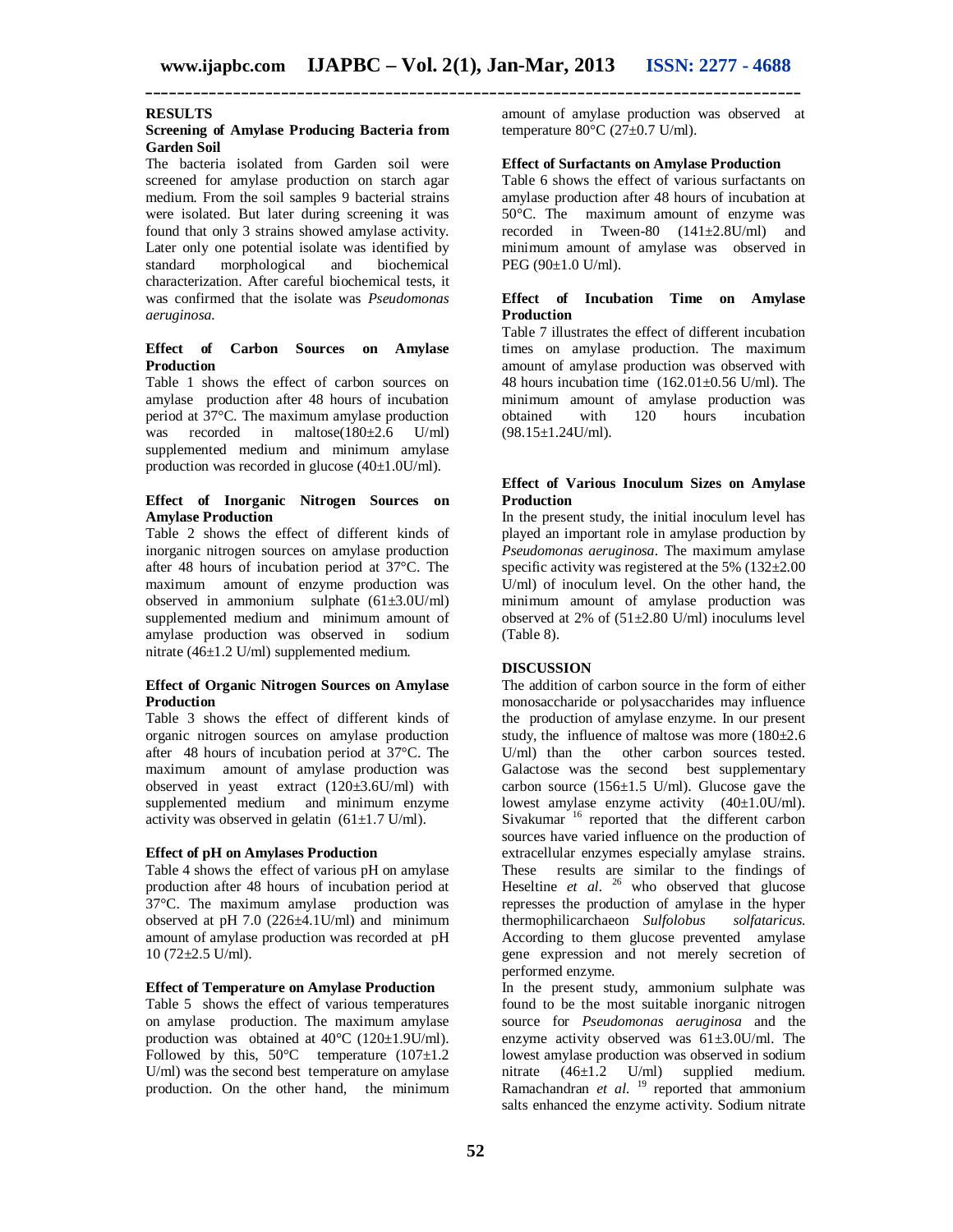showed a negative influence, showing a steep decrease in "amylase activity. Pederson and Nielson<sup>20</sup> also reported that nitrate was inferior to ammonia in amylase production. Ammonium sulfate, sodium nitrate and ammonium nitrate (inorganic nitrogen sources) inhibited the enzyme production by *P. chrysogenum* under SSF.

The nitrogen sources are of secondary energy sources for the organisms, which play an important role in the growth of the organism and the production. The nature of the compound and the concentration that we used might stimulate or down modulate the production of enzymes. In the present study experiment on the effect of supplementary nitrogen sources on amylase production under SSF, showed that yeast extract was found to be a better nitrogen source for this isolate (120±3.6U/ml).

Yeast extract is the best nitrogen source for amylase production, probably due to its high content in minerals, vitamins, coenzymes and nitrogen components  $2^{1, 22}$  where it was found that the amylase production by *Aspergillus oryzae*  under SSF of sugar cane bagasse was greatly influenced by organic nitrogen sources especially yeast extract. The amylase production by *A. oryzae*  was also reported as high in yeast extract and casein <sup>20</sup>. Ramachandran *et al.* <sup>19</sup> reported that peptone gave an increase in enzyme yield in SSF using coconut oil cake as substrate. Yeast extract and peptone is favored for the growth and synthesis of amylase for *Bacillus sp*. 23 .

The effect of initial pH on SSF of amylase showed that the pH range of 5-7 produced more amount of amylase and it was relatively high in pH 7.0  $(226\pm4.1$ U/ml) and pH 8  $(184\pm2.3$ U/ml). Above this level, the amylase production decreased, because the metabolic activities of microbes are very much responding to pH change.

Ellaiah *et al.*  $3$  stated that at high pH, the metabolic Efficial et al. stated thus in  $mg$ -  $r$ <br>action of bacterium may be suppressed and thus it inhibits the enzyme production. Pederson reported that the amylase produced by *Aspergillus niger* increased with raise in pH to 6.0. A similar range of optimum 7 for amylase production was also noticed in *Bacillus sp.* 

Physical factors are important in any fermentation for optimization of biochemical production. The important physical factors that determine the bioprocess are pH, temperature, aeration and agitation <sup>25</sup>. In the present study, the effect of temperature on amylase enzyme activity by SSF revealed that  $40^{\circ}$ C was optimum (120 $\pm$ 1.9U/ml) and at the tested higher temperatures, the enzyme production decreased which might be due to growth reduction and enzyme inactivation or suppression of cell viability  $24$ .

A similar result was reported by Prabhakaran  $^{23}$ . In contrast, low temperature values may reduce the

metabolism of the microorganism and consequently, the enzyme synthesis. Pederson reported that the amylase production by *Aspergillus niger* under SSF with sugar cane bagasse has its optimum production at 30°C. Previously 45°C was reported as optimum temperature for amylase production by *Myceliophora thermophila* . Surfactants in the fermentation medium are known to increase secretion of proteins by increasing the cell membrane permeability . In the present study, the addition of Tween-80 increases the amylase<br>production for *Pseudomonas aeruginosa* production for *Pseudomonas*  $(141\pm2.8$ U/ml). The effect of incubation time on amylase production showed that 48 hours was the optimum duration for maximum amylase enzyme activity  $(162.01 \pm 0.56$ U/ml). Above this period the amylase enzyme activity started to decrease. This is because, the cells may reach the decline phase and displayed low amylase synthesis . *Bacillus sp*. shows that the amylase production was detected from 48-72 hours and reached maximum activity at 48 hours (85μg/ml) by Prabakaran and Hewitt .

Since the carbon source represents the energetic source that is available for the growth of the microorganism, it could be that the enzyme production is associated and the presence of starch in the medium stimulated the increased production of the enzyme. An inoculums concentration higher than the optimum value may produce a high amount of biomass which rapidly depletes the nutrients necessary for growth and product synthesis . On the other hand, lower inoculums levels may give insufficient biomass and allow the growth of undesirable organisms in the production medium. This increases the necessary time to grow to an optimum number to consume the substrate and synthesize the desired product .

In the present study, the highest enzyme activity (132±2.00U/ml) was obtained at an inoculums level of 5% by *Pseudomonas aeruginosa* under SSF. Kanmani *et al.* <sup>17</sup> reported that the solid state fermentation of wheat bran by *Aspergillus niger,*  wherein maximum amylase production was reported at 20% inoculums level. Ramachandran *et al.* <sup>19</sup> reported that *A. oryzae* showed increased enzyme production with the increase in inoculums size from the lowest value of 0.5ml and showed maximum enzyme activity at 2ml inoculums.

## **CONCLUSION**

The above report stated the evidence for the production of amylase with substrate interactions of bacterial strains with simple and effective manner. More over this study gives us values as well as the microbial wealth of amylase producing bacteria which can be boon for the development of biotechnological processes.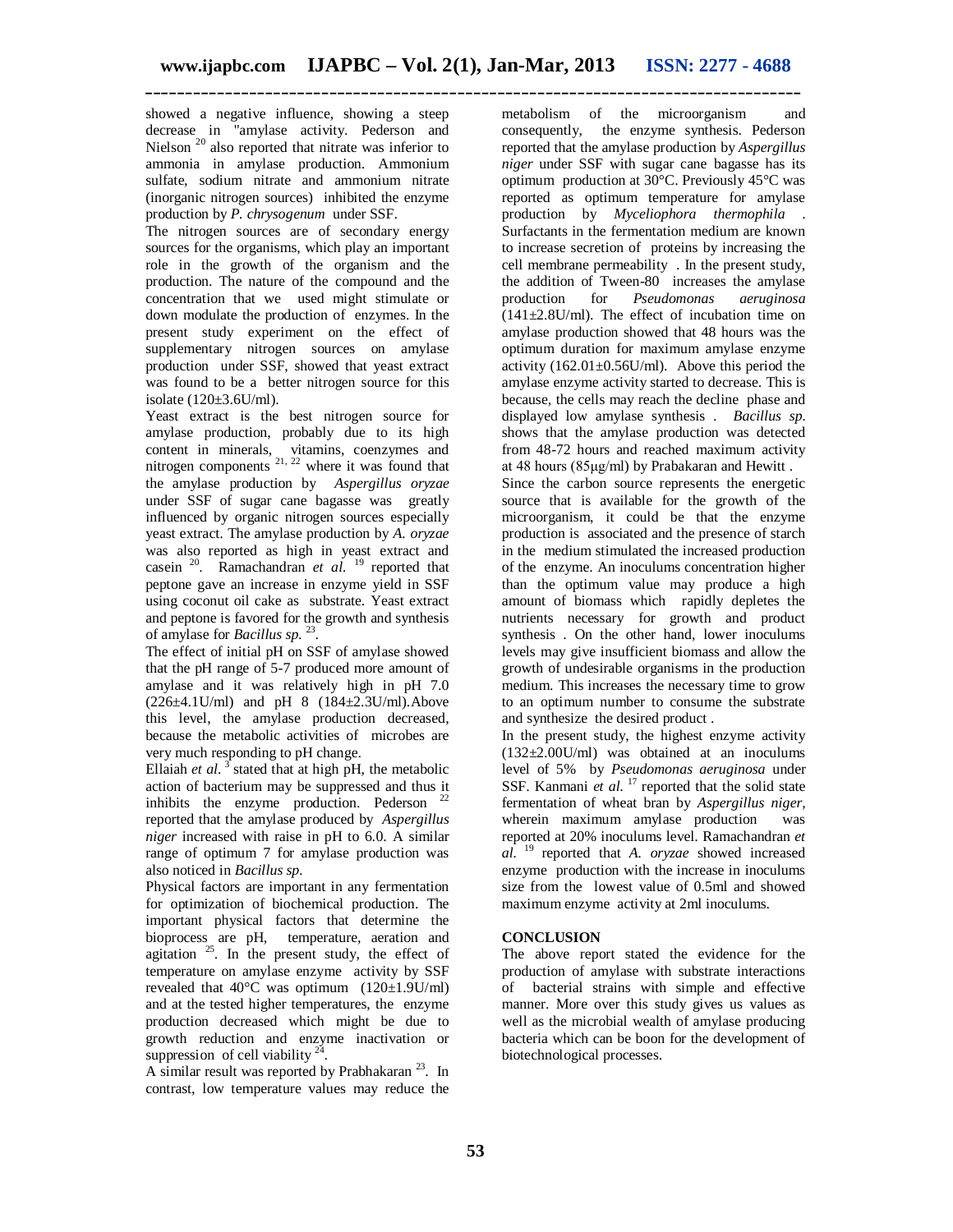| sources on amylase production |                          |  |
|-------------------------------|--------------------------|--|
| Carbon Source (0.5%)          | Specific Activity (U/ml) |  |
| Glucose                       | $40+1.0$                 |  |
| Galactose                     | $156 \pm 1.5$            |  |
| <b>Maltose</b>                | $180 + 2.6$              |  |
| Sucrose                       | $140+2.5$                |  |
| Lactose                       | $120 \pm 2.8$            |  |
| Fructose                      | $107 \pm 1.$             |  |
| Dextrose                      | $117+1.0$                |  |

## **Table 1: Effect of various Carbon**

#### **Table 2: Effect of various Inorganic nitrogen sources on amylase production**

| Nitrogen Source (0.5%) | Specific Activity (U/ml) |
|------------------------|--------------------------|
| Potassium nitrate      | $53+10$                  |
| Ammonium Sulphate      | $61 + 3.0$               |
| Sodium nitrate         | $46+1.2$                 |
| Ammonium nitrate       | $58+1.2$                 |
| Ammonium chloride      | $60+2.9$                 |

#### **Table 3: Effect of various Organic nitrogen sources on amylase production**

| Organic nitrogen source (0.5%) | Specific Activity (U/ml) |
|--------------------------------|--------------------------|
| Casein                         | $82 + 2.2$               |
| Malt extract                   | $80+2.0$                 |
| Peptone                        | $75 + 2.7$               |
| Urea                           | $86{\pm}2.0$             |
| Gelatin                        | $61 \pm 1.7$             |
| Yeast extract                  | $120 \pm 3.6$            |

#### **Table 4: Effect of various pHs on amylase production**

| рH | Specific Activity (U/ml) |
|----|--------------------------|
|    | $122 + 2.9$              |
| 6  | $165 + 2.4$              |
|    | $226+4.1$                |
|    | $184 + 2.3$              |
|    | $86+1.7$                 |
|    | $72 + 2.5$               |

#### **Table 5: Effect of various temperatures on amylase production**

| Temperature $(^0C)$ | Specific Activity (U/ml) |
|---------------------|--------------------------|
| 10                  | $82 \pm 0.6$             |
| 20                  | $95 \pm 1.3$             |
| 30                  | $102 \pm 1.8$            |
| 40                  | $120+1.9$                |
| 50                  | $107 + 1.2$              |
| 60                  | $90+1.5$                 |
| 70                  | $71 + 0.9$               |
| 80                  | $27 \pm 0.7$             |

#### **Table 6: Effect of various surfactants on amylase production**

| <b>Surfactants</b> | Specific Activity (U/ml) |
|--------------------|--------------------------|
| Tween-20           | $130+2.0$                |
| Tween-80           | $141 + 2.8$              |
| <b>SDS</b>         | $112+1.0$                |
| PEG                | $90+1.0$                 |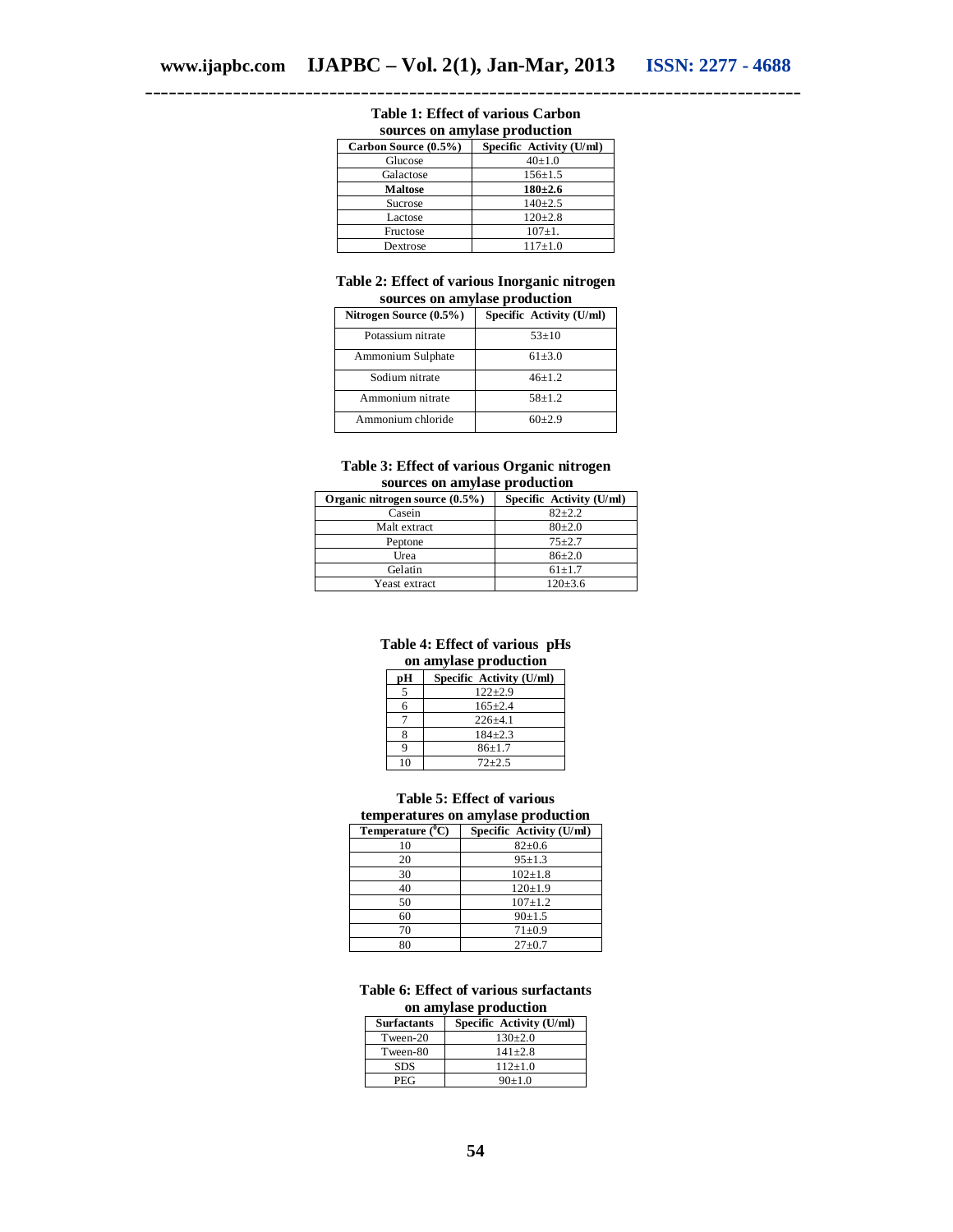| times on amylase production |                          |
|-----------------------------|--------------------------|
| <b>Incubation Time(hrs)</b> | Specific Activity (U/ml) |
| 24                          | $142+1.20$               |
| 48                          | $162.01 \pm 0.56$        |
| 72                          | $156.36 \pm 0.11$        |
| 96                          | $121.11 \pm 0.98$        |
| 20                          | $98.15 \pm 1.24$         |

#### **Table 7: Effect of various Incubation times on amylase production**

| Table 8: Effect of various Inoculum |  |
|-------------------------------------|--|
| sizes on amylose production         |  |

| sizes on aniviase production |                          |
|------------------------------|--------------------------|
| Inoculum sizes $(\% )$       | Specific Activity (U/ml) |
| 0.5                          | $65 \pm 2.80$            |
| 1.0                          | $90+1.80$                |
| 1.5                          | $110\pm1.00$             |
| 2.0                          | $51 + 2.80$              |
| 3.0                          | $121 \pm 0.36$           |
| 4.0                          | $99 \pm 0.58$            |
| 5.0                          | $132 \pm 2.00$           |

#### **REFERENCES**

- 1. Neidleman,S.L, Enzymes and Microbes as a source of chemical diversity. In: Highthroughput screening - the discovery of bioactive substance Eds., J.P. Devlin and I.N.C. Marcel Decker, New York, 1997; 4:77-98.
- 2. Miller.G, Use of dinitrosalicylic acid reagent for determination of reducing sugars, Anal. Chem. 1959;31: 426-428.
- 3. Ellaiah, P., K. Adinarayana, Y. Bhavani, P. Padmaja and B. Srinivasulu, Optimization of process parameters for gluco amylase production under solid state fermentation by a newly isolated Aspergillus sps, Process Biochem. 2002; 38: 615-620.
- 4. Ara, K., K. Igarashi, K. Saeki and S. Kawai,Purification and some properties of an alkaline pullulanase from alkalophilic Bacillus sp. KSM – 1876, Biosci. Biotechnol. Biochem. 1992; 56: 62-65.
- 5. Kashyap, P., A. Sabu, A. Pandey, G. Szakas and C.R. Soccol, Extra cellular L-Glutaminase production by Zygosaccharomyces rouxrii under solid state fermentation, Process Biochem. 2002; 38: 307-312.
- 6. Pandey, A, Solid state fermentation, Biochem. Eng. J. 2003;13: 81-84.
- 7. Santos, E.O. and M.L. Martins, Effect of the medium composition on formation of analyze by Bacillus sp, Brezelian Arch. Biol Technol. 2003;46: 1516-1520.
- 8. Balkan, B. and F. Ertan, Production of " amylase from P. chrysogenum, Food Techno Biotechnol.2007; 45: 439-442.
- 9. Bergys manual of Determinative Bacteriology Pokorny, M., LJ. Vitale, V. Turk, M Renko and J. Zuvanic, Streptomyces rimoses extacellular protease. Characterization and evaluation

of various crude preparations, Europe. J. Appl. Microbiol. Biotechnol. 1979; 8: 81- 90.

- 10. Bernfeld, P,Alpha and Beta amylase. Methods Enzymol.1955; 1: 149-158.
- 11. Lowry, O.H., H.I. Rousenbough, A.L. Fair and R.I. Randall, Protein measurement with the Folin phenol reagent, J. Biol. Chem. 1951;193: 265-275.
- 12. Mahendran, S., S. Sankaralingam, T. Shankar and P. Vijayabaskar, Alkalophilic Protease Enzyme Production from Estuarine Bacillus aquimaris, World J. Fish and Marine Sci. 2010;2: 436-443.
- 13. Shankar, T., V. Mariappan and L. Isaiarasu, Screening Cellulolytic Bacteria from the Mid-Gut of the Popular<br>Composting Earthworm, Eudrilus Composting eugeniae (Kinberg), World Journal of Zoology. 2011;6: 142-148.
- 14. Shankar, T. and L. Isaiarasu, Cellulase Production by Bacillus pumilus EWBCM1 under Varying Cultural Conditions, Middle-East J. Scientific Res. 2011; 81: 40-45.
- 15. Sathees Kumar, R., D. Prabhu, T. Shankar, S. Sankaralingam and K.T.K.<br>Anandapandian, Optimization of Anandapandian, Optimization of Alkalophilic Protease Production by Pseudomonas aeruginosa isolated from the Gut of Penaus monodon, World J. Fish and Marine Sci. 2011;3: 371-375.
- 16. Sivakumar, T., V. Ramasubramanian, T. Shankar,P. Vijayabaskar and K.T.K. Anandapandian, Screening of keratinolytic bacteria Bacillus cereus from the feather dumping soil of sivakasi, J. Basic and Appl. Biol.2011;5: 305-314.
- 17. Kanmani, R., P. Vijayabaskar and S. Jayalakshmi, Sachaarification of Bananaagro Waste and Clarification of Apple